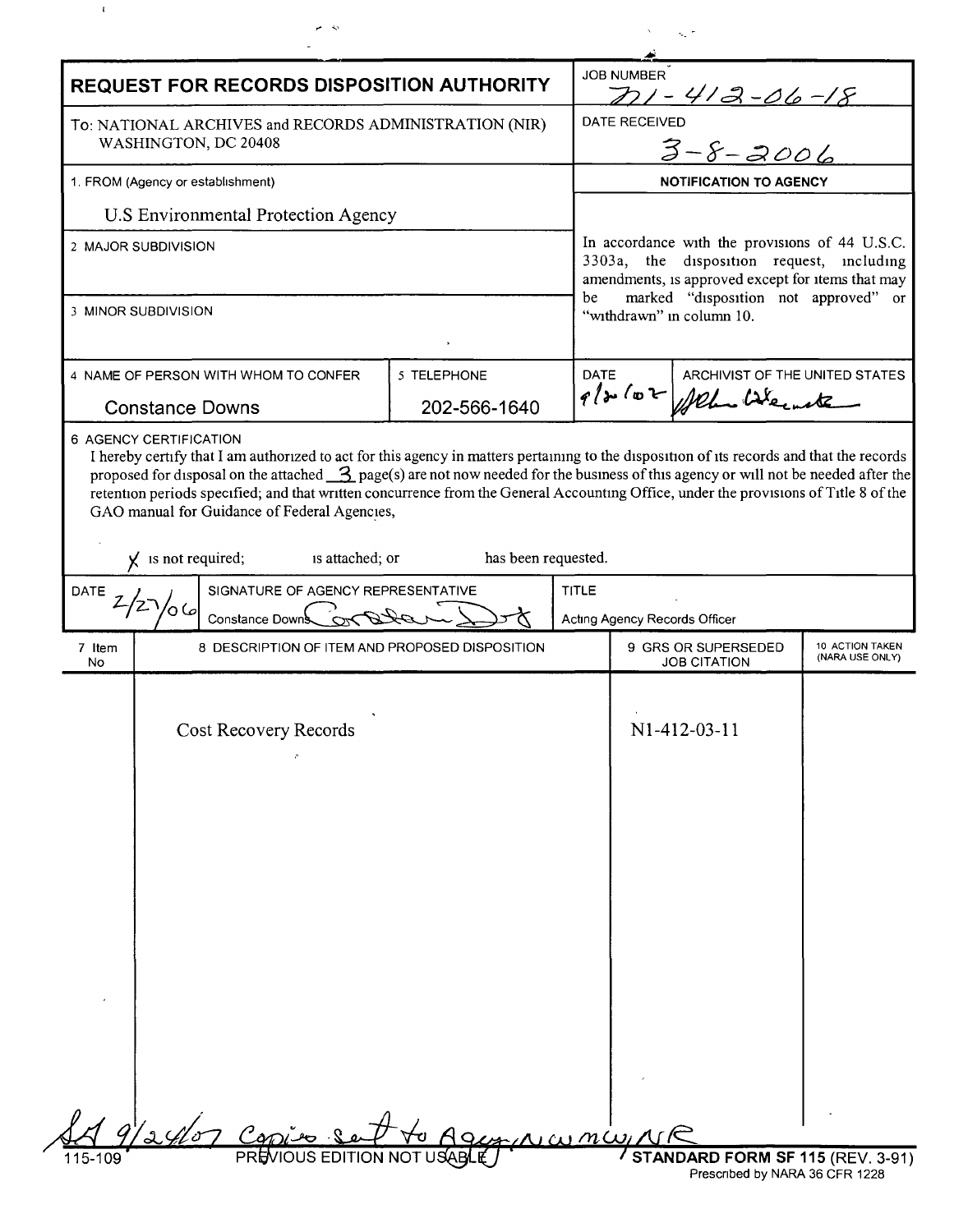This schedule is in draft. It may be used to retire records, but may not be used to destroy records. If **you have any questions, please contact the Records Help Desk.**

# **EPA Records Schedule 024**

**Status:** Draft, *08/09/2006*

**Title:** Cost Recovery Records

**Program:** Superfund, Oil

**Applicability:** Agency-wide

**Function:** 108-025-08 - Compliance and Enforcement

## **NARA Disposal Authority:**

This schedule authorizes the disposition of the record copy in any media (media neutral). Records designated for permanent retention must be transferred to the National Archives in accordance with NARA standards.

•  $N1-412-06-18$ 

## **Description:**

SIte-specific records relating to activities undertaken to secure response costs from responsible parties at Superfund remedial and removal sites and oil spills. Records used for cost recovery actions include compilations of documentation that describe technical aspects of the response action and cost accounting information necessary to document the costs incurred to implement the response action. Specific types of records include the cost recovery documentation checklist, Software Package for Umque Reports (SPUR), computation schedules supporting Agency mdirect costs, categorical cost summaries, contractor cost information, cost reports and invoices, treasury schedules, field expenses, letter reports/Pre-FY86 cost vouchers, payment records, payroll summaries, Federal employee tirnesheets, travel authorizations and vouchers, work assignments, cost summary package, cost recovery dehverables, closeout memorandum, and the 10 pomt document. Also mcludes work performance documents such as work assignments, statements of work, interagency and cooperative agreements, field notes; technical direction documents (TDDs), lab reports, monthly reports, daily activity reports, affidavits and acknowledgments of completion.

#### **Disposition Instructions:**

**Item a:** Record copy

- Disposable
- Close inactive records when cost recovery action is completed. Destroy 30 years after file closure.

#### **Guidance:**

The cost recovery unit is responsible for maintaining the record copy of this series and implementmg the process which ensures appropnate documentation IScontained in the files and the disposition.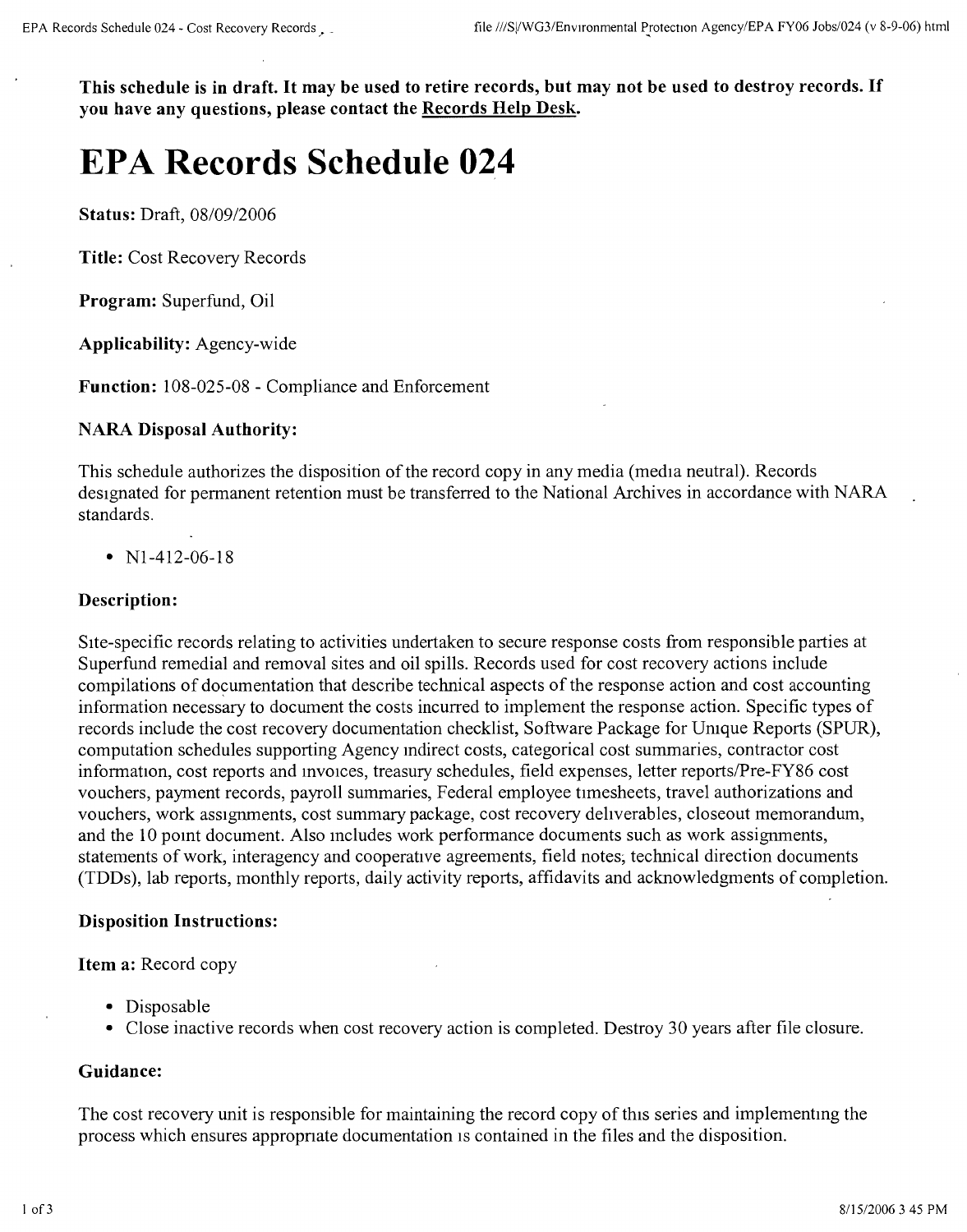Copies of these documents may be found in other series such as:

- EPA 001 Grants and Other Program Support Agreements Superfund Site Specific
- EPA 010 Site Assessment
- EPA 012 Federal Facilities Hazardous Waste Sites
- EPA 013 Removal Site Files Superfund Site Specific
- EPA 014 Remedial Site Files Superfund Site Specific
- EPA 018 Sampling and Analytical Data Files Superfund Site Specific
- EPA 020 Contract Management Records Superfund Site Specific
- EPA 025 Enforcement Actions Superfund Site Specific
- EPA 480 Enforcement Actions Oil Site Specific
- EPA 481 Removal Records Oil Spill Site Specific

SCORPIOS (Superfund Cost Recovery Package Imagmg and On- Lme System), EPA 052, is the image processing system being used to facilitate the storage and retrieval of cost documentation. Claims Against the Fund are scheduled as EPA 087. Records related to the Local Government Reimbursement Program are covered in EPA 080. See EPA 085 for Administrative Decision Records dealing with potentially responsible parties' petitioning the Fund for reimbursement.

As required by 36 CFR 1228.58, records with special restrictions such as confidential business information (CBI) or those exempted from disclosure by statute such as the Privacy Act must be shredded or otherwise definitively destroyed with witnessed disposal for records destroyed by contractors.

Specific legal citations include, but are not limited to:

- Comprehensive Environmental Response, Compensation and Liability Act of 1980, as amended, Sec. 104, 106 and 107, 42 U.S.C. 9604, 9606 and 9607
- Oil Pollution Act, as amended, Sec. 1002, 33 U.S.C. 2702
- 40 CFR Part 9
- 40 CFR Part 300

# **Reasons for Disposition:**

The disposition instructions have been rewritten as media neutral to allow for maintaining the record copy in EPA's electronic recordkeeping system.

Item b for electronic copies created with word processing and electronic mail applications was deleted *08/0912006* pursuant to NARA Bulletin 2006-04.

# **Custodians:**

Multiple units

# **Related Schedules:**

EPA 001, EPA 010, EPA 012, EPA 013, EPA 014, EPA 018, EPA 020, EPA 025, EPA 052, EPA 080, EPA 085, EPA 087, EPA 480, EPA 481

# **Previous NARA Disposal Authority:**